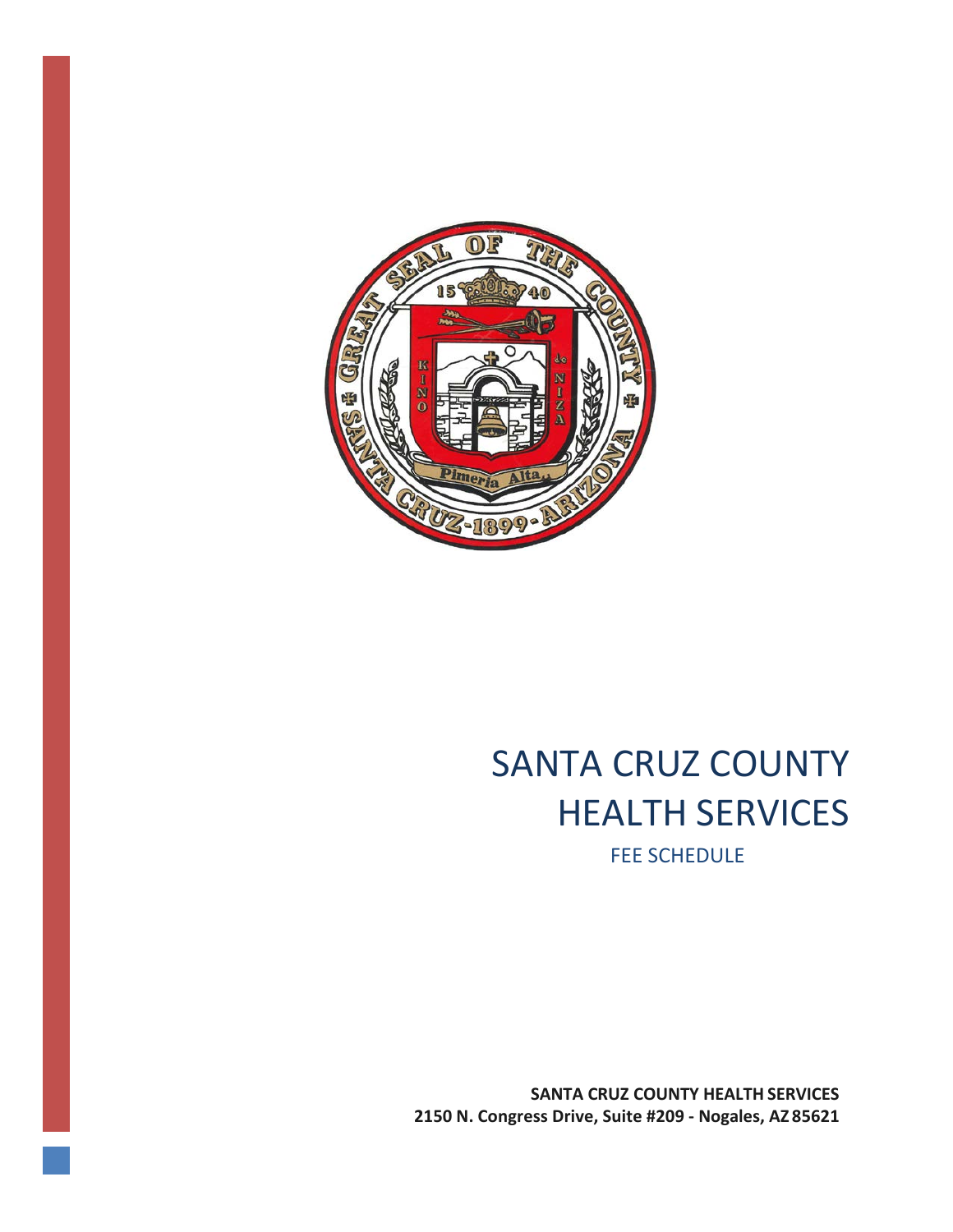| <b>Establishment Type</b>                     | <b>Permit Fee</b> | <b>Late Fee</b>                        | <b>New</b><br><b>Establishment</b><br><b>Plan Review or</b><br><b>Existing</b><br><b>Establishment</b><br><b>Major Remodel</b> | <b>Existing</b><br><b>Establishment</b><br><b>Minor Remodel</b><br><b>Plan Review</b> | <b>New Permit Fee</b><br>2023 | <b>New Permit Fee</b><br>2026 |
|-----------------------------------------------|-------------------|----------------------------------------|--------------------------------------------------------------------------------------------------------------------------------|---------------------------------------------------------------------------------------|-------------------------------|-------------------------------|
| Food Service Class 1 - Over 1500 square feet  | \$300.00          | 50% of Permit Fee                      | \$300.00                                                                                                                       | \$50.00                                                                               | \$300.00                      | \$350.00                      |
| (Additional Operation such as Bar)            | \$75.00           | 50% of Permit Fee                      | \$300.00                                                                                                                       | \$50.00                                                                               | <b>No Change</b>              | \$100.00                      |
|                                               |                   |                                        |                                                                                                                                |                                                                                       |                               |                               |
| Food Service Class 1 - Up to 1500 square feet | \$200.00          | 50% of Permit Fee                      | \$300.00                                                                                                                       | \$50.00                                                                               | \$250.00                      | \$300.00                      |
| (Additional Operation such as Bar)            | \$75.00           | 50% of Permit Fee                      | \$300.00                                                                                                                       | \$50.00                                                                               | <b>No Change</b>              | \$100.00                      |
|                                               |                   |                                        |                                                                                                                                |                                                                                       |                               |                               |
| Food Service Class 2 - Over 1500 square feet  | \$350.00          | 50% of Permit Fee                      | \$300.00                                                                                                                       | \$50.00                                                                               | \$400.00                      | \$450.00                      |
| (Additional Operation such as Bar)            | \$75.00           | 50% of Permit Fee                      | \$300.00                                                                                                                       | \$50.00                                                                               | <b>No Change</b>              | \$100.00                      |
|                                               |                   |                                        |                                                                                                                                |                                                                                       |                               |                               |
| Food Service Class 2 - Up to 1500 square feet | \$300.00          | 50% of Permit Fee                      | \$300.00                                                                                                                       | \$50.00                                                                               | \$350.00                      | \$400.00                      |
| (Additional Operation such as Bar)            | \$75.00           | 50% of Permit Fee                      | \$300.00                                                                                                                       | \$50.00                                                                               | <b>No Change</b>              | \$100.00                      |
|                                               |                   |                                        |                                                                                                                                |                                                                                       |                               |                               |
| Food Service Class 3 - Over 1500 square feet  | \$400.00          | 50% of Permit Fee<br>50% of Permit Fee | \$300.00                                                                                                                       | \$50.00                                                                               | \$500.00                      | \$600.00                      |
| (Additional Operation such as Bar)            | \$75.00           |                                        | \$300.00                                                                                                                       | \$50.00                                                                               | <b>No Change</b>              | \$100.00                      |
| Food Service Class 3 - Up to 1500 square feet | \$300.00          | 50% of Permit Fee                      | \$300.00                                                                                                                       | \$50.00                                                                               | \$400.00                      | \$500.00                      |
| (Additional Operation such as Bar)            | \$75.00           | 50% of Permit Fee                      | \$300.00                                                                                                                       | \$50.00                                                                               | <b>No Change</b>              | \$100.00                      |
|                                               |                   |                                        |                                                                                                                                |                                                                                       |                               |                               |
| Food Service Class 4 - Over 1500 square feet  | \$550.00          | 50% of Permit Fee                      | \$300.00                                                                                                                       | \$50.00                                                                               | \$600.00                      | \$650.00                      |
| (Additional Operation such as Bar)            | \$75.00           | 50% of Permit Fee                      | \$300.00                                                                                                                       | \$50.00                                                                               | <b>No Change</b>              | \$100.00                      |
|                                               |                   |                                        |                                                                                                                                |                                                                                       |                               |                               |
| Food Service Class 4 - Up to 1500 square feet | \$400.00          | 50% of Permit Fee                      | \$300.00                                                                                                                       | \$50.00                                                                               | \$500.00                      | \$600.00                      |
| (Additional Operation such as Bar)            | \$75.00           | 50% of Permit Fee                      | \$300.00                                                                                                                       | \$50.00                                                                               | <b>No Change</b>              | \$100.00                      |
|                                               |                   |                                        |                                                                                                                                |                                                                                       |                               |                               |
| Retail Food Over 1500 square feet             | \$300.00          | 50% of Permit Fee                      | \$300.00                                                                                                                       | \$50.00                                                                               | \$350.00                      | \$400.00                      |
|                                               |                   |                                        |                                                                                                                                |                                                                                       |                               |                               |
| Retail Food Up to 1500 square feet            | \$250.00          | 50% of Permit Fee                      | \$300.00                                                                                                                       | \$50.00                                                                               | \$300.00                      | \$350.00                      |
|                                               |                   |                                        |                                                                                                                                |                                                                                       |                               |                               |
| <b>Bakery/Delicatessen</b>                    | \$275.00          | 50% of Permit Fee                      | \$300.00                                                                                                                       | \$50.00                                                                               | \$300.00                      | \$350.00                      |
|                                               |                   |                                        |                                                                                                                                |                                                                                       |                               |                               |
| <b>Bar/Lounge</b>                             | \$225.00          | 50% of Permit Fee                      | \$300.00                                                                                                                       | \$50.00                                                                               | \$250.00                      | \$275.00                      |
|                                               |                   |                                        |                                                                                                                                |                                                                                       |                               |                               |
| Day Care Food Service                         | \$225.00          | 50% of Permit Fee                      | \$300.00                                                                                                                       | \$50.00                                                                               | \$300.00                      | \$375.00                      |
|                                               |                   |                                        |                                                                                                                                |                                                                                       |                               |                               |
| <b>Caterer</b>                                | \$200.00          | 50% of Permit Fee                      | \$300.00                                                                                                                       | \$50.00                                                                               | \$250.00                      | \$250.00                      |
|                                               | \$300.00          | 50% of Permit Fee                      |                                                                                                                                |                                                                                       |                               |                               |
| Limited Food Manufacturer/Processor           |                   |                                        | \$300.00                                                                                                                       | \$50.00                                                                               | \$350.00                      | \$400.00                      |
| Winery/Distillery/Microbrewery                | \$300.00          | 50% of Permit Fee                      | \$300.00                                                                                                                       | \$50.00                                                                               | \$350.00                      | \$400.00                      |
|                                               |                   |                                        |                                                                                                                                |                                                                                       |                               |                               |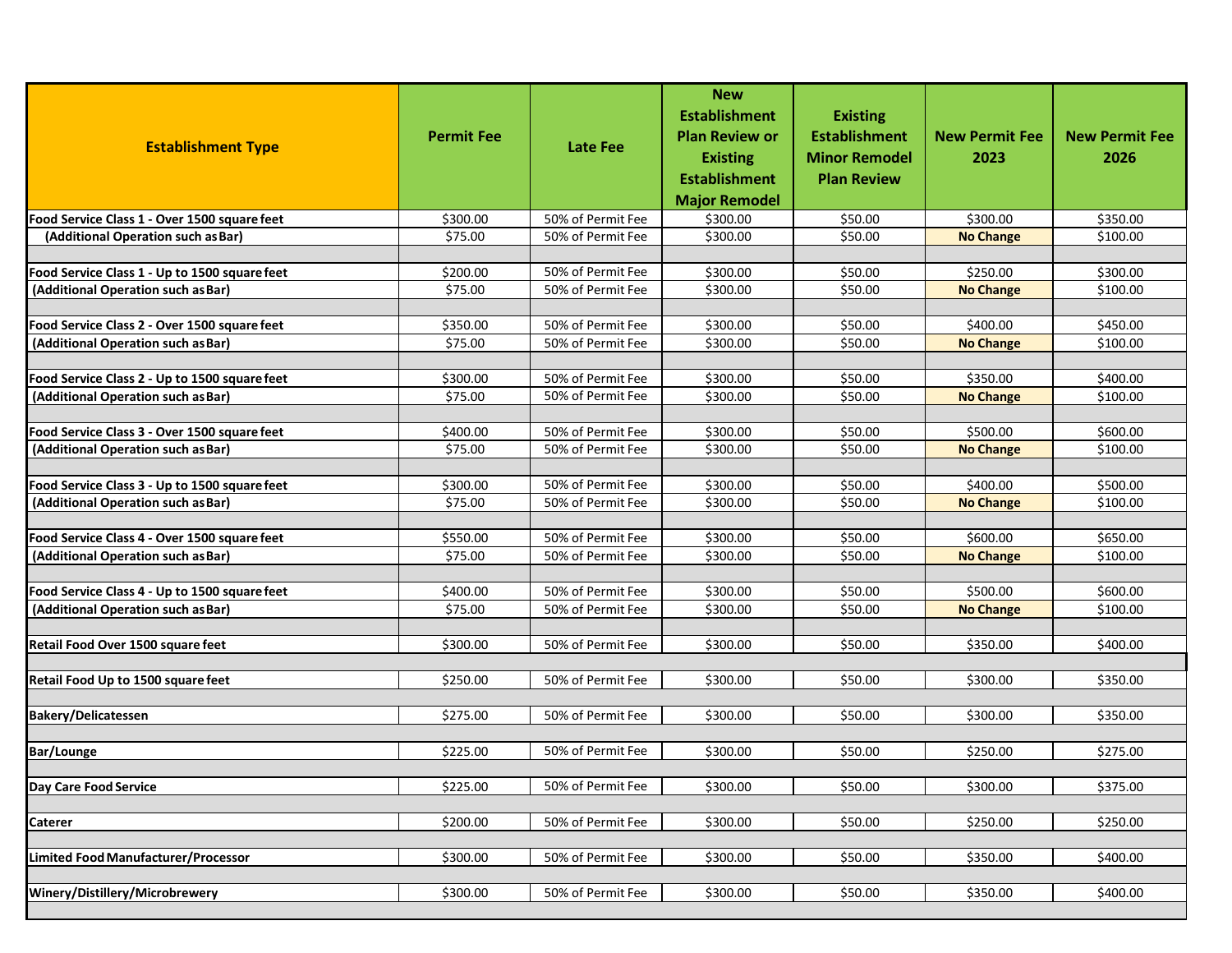| <b>Establishment Type</b>                                                                           | <b>Permit Fee</b> | <b>Late Fee</b>   | <b>New</b><br><b>Establishment</b><br><b>Plan Review or</b><br><b>Existing</b><br><b>Establishment</b><br><b>Major Remodel</b> | <b>Existing</b><br><b>Establishment</b><br><b>Minor Remodel</b><br><b>Plan Review</b> | <b>New Permit Fee</b><br>2023 | <b>New Permit Fee</b><br>2026 |
|-----------------------------------------------------------------------------------------------------|-------------------|-------------------|--------------------------------------------------------------------------------------------------------------------------------|---------------------------------------------------------------------------------------|-------------------------------|-------------------------------|
| (Tasting Room)                                                                                      | \$75.00           | 50% of Permit Fee | \$300.00                                                                                                                       | \$50.00                                                                               | <b>No Change</b>              | \$100.00                      |
|                                                                                                     |                   |                   |                                                                                                                                |                                                                                       |                               |                               |
| <b>Serving Kitchen</b>                                                                              | \$300.00          | 50% of Permit Fee | \$300.00                                                                                                                       | \$50.00                                                                               | \$325.00                      | \$350.00                      |
|                                                                                                     |                   |                   |                                                                                                                                |                                                                                       |                               |                               |
| <b>Meat Mkt/Cutting/Seafood Mkt</b>                                                                 | \$325.00          | 50% of Permit Fee | \$300.00                                                                                                                       | \$50.00                                                                               | \$400.00                      | \$475.00                      |
| Mobile Food - Class 1                                                                               | \$150.00          | 50% of Permit Fee | \$100.00                                                                                                                       | \$50.00                                                                               | \$150.00                      | \$150.00                      |
|                                                                                                     |                   |                   |                                                                                                                                |                                                                                       |                               |                               |
| Mobile Food - Class 2                                                                               | \$250.00          | 50% of Permit Fee | \$100.00                                                                                                                       | \$50.00                                                                               | \$300.00                      | \$350.00                      |
|                                                                                                     |                   |                   |                                                                                                                                |                                                                                       |                               |                               |
| Mobile Food - Class 3                                                                               | \$275.00          | 50% of Permit Fee | \$100.00                                                                                                                       | \$50.00                                                                               | \$350.00                      | \$400.00                      |
| <b>Micro Market</b>                                                                                 | \$150.00          | 50% of Permit Fee | \$50.00                                                                                                                        | \$50.00                                                                               | \$150.00                      | \$150.00                      |
|                                                                                                     |                   |                   |                                                                                                                                |                                                                                       |                               |                               |
| Swimming Pools/Spa (each)                                                                           | \$150.00          | 50% of Permit Fee | <b>No Change</b>                                                                                                               | <b>No Change</b>                                                                      | <b>No Change</b>              | <b>No Change</b>              |
|                                                                                                     |                   |                   |                                                                                                                                |                                                                                       |                               |                               |
| Hotel/ Motel/ Bed & Breakfast<br>* plus \$10.00 for each block of 10 rooms or portion there of      | \$150.00          | 50% of Permit Fee | \$200.00                                                                                                                       | \$50.00                                                                               | <b>No Change</b>              | <b>No Change</b>              |
| <b>Mobile Home Parks/RV Parks</b><br>* plus \$10.00 for each block of 10 spaces or portion there of | \$150.00          | 50% of Permit Fee | \$200.00                                                                                                                       | \$50.00                                                                               | <b>No Change</b>              | <b>No Change</b>              |
| <b>School Facilities/Grounds</b>                                                                    | \$150.00          | 50% of Permit Fee | \$200.00                                                                                                                       | \$50.00                                                                               | <b>No Change</b>              | <b>No Change</b>              |
|                                                                                                     |                   |                   |                                                                                                                                |                                                                                       |                               |                               |
| Campground                                                                                          | \$104.00          | 50% of Permit Fee | \$200.00                                                                                                                       | \$50.00                                                                               | <b>No Change</b>              | <b>No Change</b>              |
|                                                                                                     |                   |                   |                                                                                                                                |                                                                                       |                               |                               |
| <b>Garbage Haulers</b>                                                                              | \$100.00          | 50% of Permit Fee | <b>No Change</b>                                                                                                               | <b>No Change</b>                                                                      | <b>No Change</b>              | <b>No Change</b>              |
| Septic System Designers and Installers<br>(Class 1, Class 2, Class 3)                               | \$50              | 50% of Permit Fee | <b>No Change</b>                                                                                                               | <b>No Change</b>                                                                      | <b>No Change</b>              | <b>No Change</b>              |
|                                                                                                     |                   |                   |                                                                                                                                |                                                                                       |                               |                               |
| <b>Liquid Waste Haulers</b>                                                                         | \$140.00          | 50% of Permit Fee | <b>No Change</b>                                                                                                               | <b>No Change</b>                                                                      | <b>No Change</b>              | <b>No Change</b>              |
| <b>Annual Temporary (Non-TCSFoods)</b>                                                              | \$350.00          | 50% of Permit Fee | \$50.00                                                                                                                        | N/A                                                                                   | <b>No Change</b>              | <b>No Change</b>              |
|                                                                                                     |                   |                   |                                                                                                                                |                                                                                       |                               |                               |
| <b>Annual Temporary Sampling (Non-TCSFoods)</b>                                                     | \$150.00          | 50% of Permit Fee | \$50.00                                                                                                                        | N/A                                                                                   | <b>No Change</b>              | <b>No Change</b>              |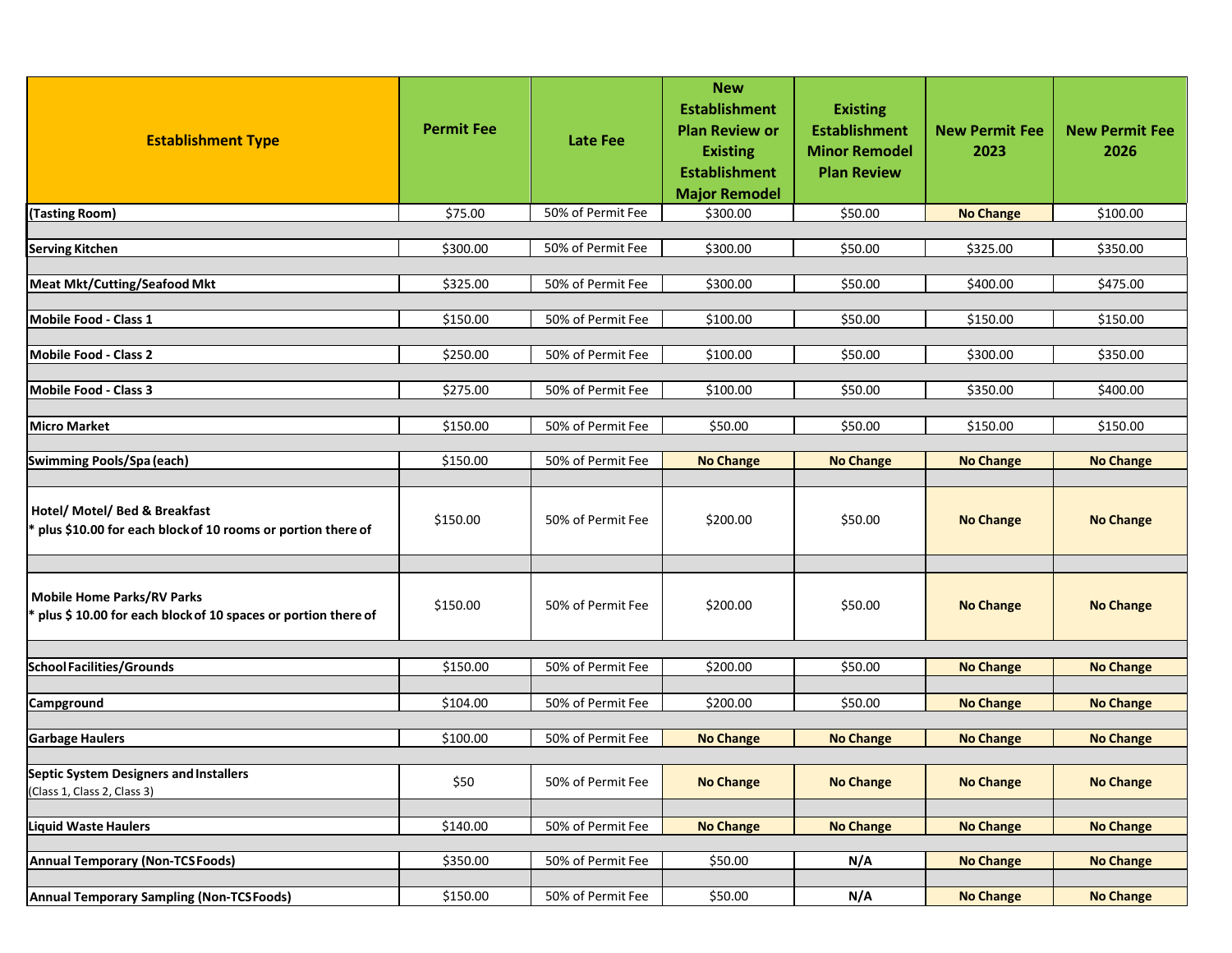| <b>Establishment Type</b>                         |                  | <b>Permit Fee</b>                                                                          | <b>Late Fee</b>                                                               | <b>New</b><br><b>Establishment</b><br><b>Plan Review or</b><br><b>Existing</b><br><b>Establishment</b><br><b>Major Remodel</b> | <b>Existing</b><br><b>Establishment</b><br><b>Minor Remodel</b><br><b>Plan Review</b> | <b>New Permit Fee</b><br>2023 | <b>New Permit Fee</b><br>2026 |
|---------------------------------------------------|------------------|--------------------------------------------------------------------------------------------|-------------------------------------------------------------------------------|--------------------------------------------------------------------------------------------------------------------------------|---------------------------------------------------------------------------------------|-------------------------------|-------------------------------|
| Seasonal Food Service (15 - 120 days)             |                  | \$120.00                                                                                   | 50% of Permit Fee if<br>application not<br>received 14 days prior<br>to event | N/A                                                                                                                            | N/A                                                                                   | <b>No Change</b>              | <b>No Change</b>              |
|                                                   |                  |                                                                                            |                                                                               |                                                                                                                                |                                                                                       |                               |                               |
| <b>Farmers Market Coordinator License</b>         |                  | \$60.00                                                                                    | 50% of Permit Fee                                                             | \$50.00                                                                                                                        | N/A                                                                                   | <b>No Change</b>              | <b>No Change</b>              |
| <b>Temporary Event Food Service</b>               | (1 Day Event)    | \$40.00<br>(501c3 agencies and<br>Government sponsored<br>events fee is reduced by<br>50%) | 50% of Permit Fee if<br>application not<br>received 14 days prior<br>to event | N/A                                                                                                                            | N/A                                                                                   | <b>No Change</b>              | <b>No Change</b>              |
| Temporary Food Sampling (2 oz. or less)           | (1 Day Event)    | \$15.00                                                                                    | <b>Double the PermitFee</b><br>if not received 14 days<br>prior to event      | N/A                                                                                                                            | N/A                                                                                   | <b>No Change</b>              | <b>No Change</b>              |
| <b>Temporary Event Food Service</b>               | (2-5 Day Event)  | \$60.00<br>(501c3 agencies and<br>Government sponsored<br>events fee is reduced by<br>50%) | 50% of Permit Fee if<br>application not<br>received 14 days prior<br>to event | N/A                                                                                                                            | N/A                                                                                   | <b>No Change</b>              | <b>No Change</b>              |
| Temporary Food Sampling (2 oz. or less)<br>Event) | $(2-5$ Day       | \$20.00                                                                                    | <b>Double the PermitFee</b><br>if not received 14 days<br>prior to event      | N/A                                                                                                                            | N/A                                                                                   | <b>No Change</b>              | <b>No Change</b>              |
| <b>Temporary Event Food Service</b>               | (6-14 Day Event) | \$75.00<br>(501c3 agencies and<br>Government sponsored<br>events fee is reduced by<br>50%) | 50% of Permit Fee if<br>application not<br>received 14 days prior<br>to event | N/A                                                                                                                            | N/A                                                                                   | <b>No Change</b>              | <b>No Change</b>              |
| Temporary Food Sampling (2 oz. or less)<br>Event) | (6-14 Day        | \$30.00                                                                                    | <b>Double the PermitFee</b><br>if not received 14 days<br>prior to event      | N/A                                                                                                                            | N/A                                                                                   | <b>No Change</b>              | <b>No Change</b>              |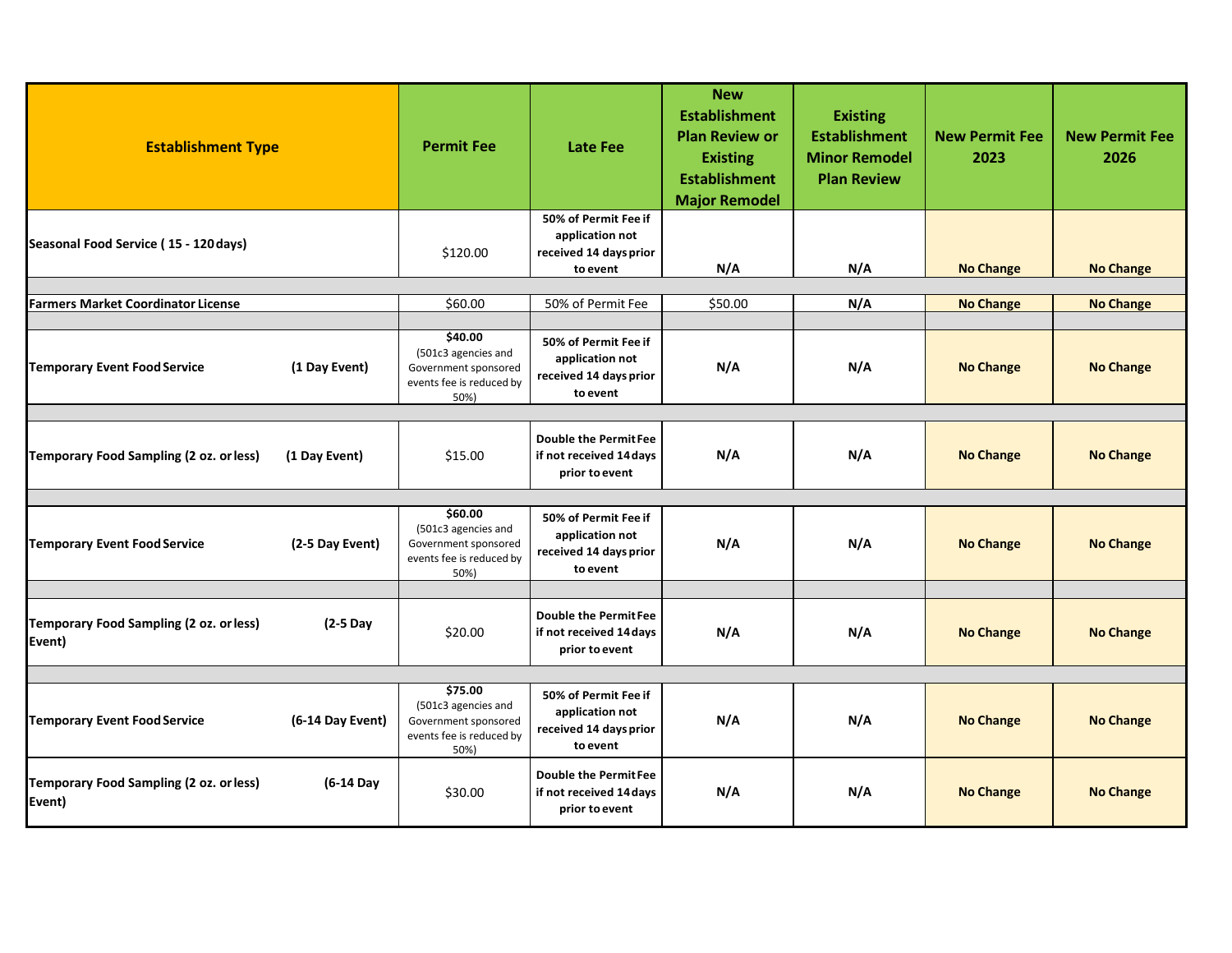| <b>Waste Water Projects</b>                                                 | <b>Fee</b> | New Fee 2023     | <b>New Fee 2026</b> |
|-----------------------------------------------------------------------------|------------|------------------|---------------------|
| Septic Tank System (Residential/Non-commercial)<br>includes two inspections | \$300.00   | \$350.00         | \$400.00            |
|                                                                             |            |                  |                     |
| Septic Tank System (Commercial) <1000GPD                                    | \$500.00   | \$550.00         | \$600.00            |
|                                                                             |            |                  |                     |
| Septic Tank System (Commercial) > 1000GPD                                   | \$800.00   | \$850.00         | \$900.00            |
|                                                                             |            |                  |                     |
| <b>Each Additional Inspection - Due to Partial</b><br>Installation          | \$50       | <b>No Change</b> | \$75.00             |
|                                                                             |            |                  |                     |
| <b>Each Additional Inspection - Faulty Installation</b>                     | \$100.00   | \$125.00         | <b>No Change</b>    |
|                                                                             |            |                  |                     |
| <b>County Concept Approval For ADEQ Submittals</b><br>(A312G Form)          | \$100.00   | \$125.00         | <b>No Change</b>    |
|                                                                             |            |                  |                     |
| <b>Transfer Of Ownership Filing (ADEQ Form)</b>                             | \$50.00    | \$50.00          | <b>No Change</b>    |